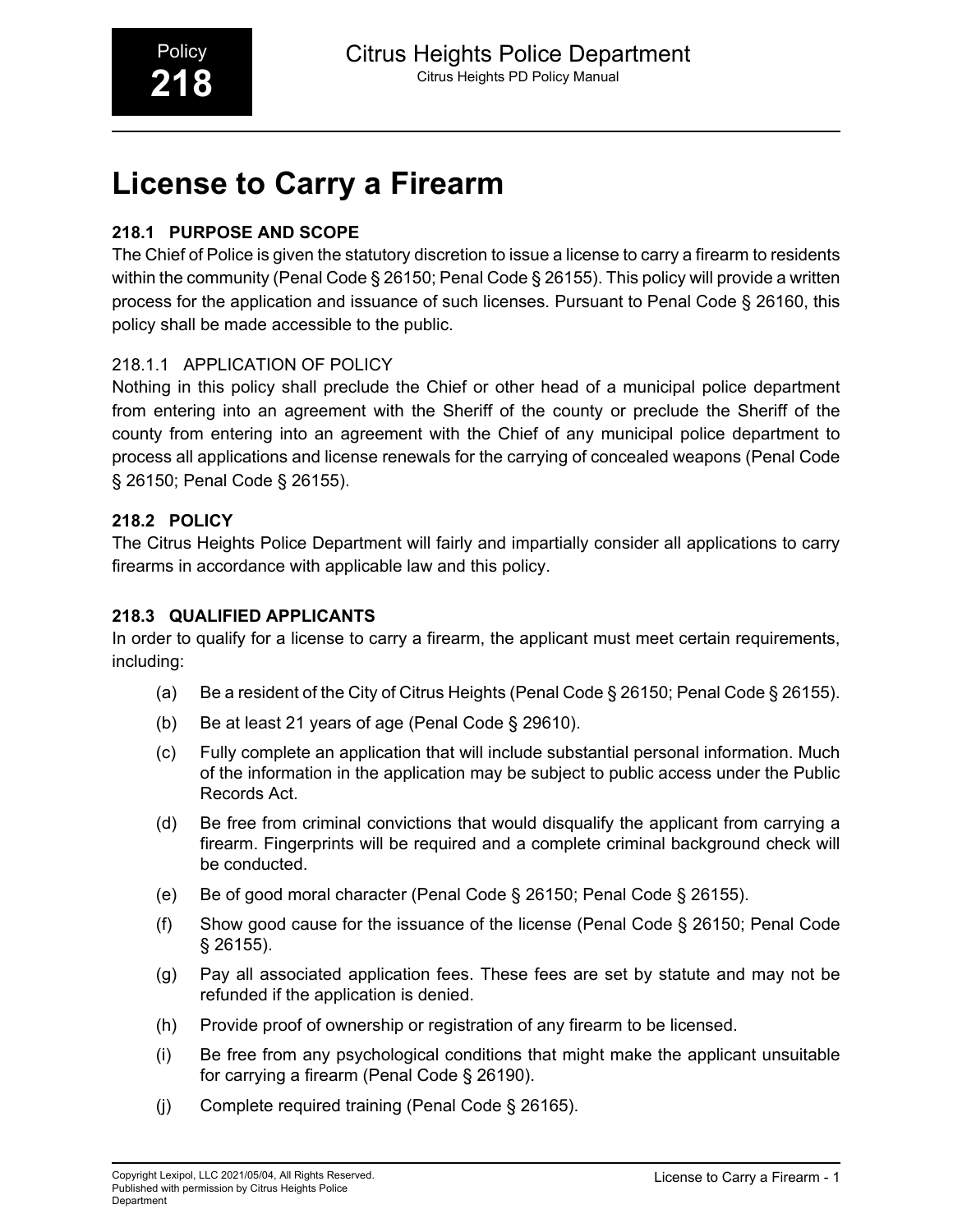## *License to Carry a Firearm*

#### **218.4 APPLICATION PROCESS**

The application process for a license to carry a firearm shall consist of two phases. Upon the successful completion of each phase, the applicant will advance to the next phase until the process is completed and the license is either issued or denied.

#### 218.4.1 PHASE ONE (TO BE COMPLETED BY ALL APPLICANTS)

- (a) Any individual applying for a license to carry a firearm shall first fully complete a California Department of Justice (DOJ) application to be signed under penalty of perjury. Any applicant who provides false information or statements on the application will be removed from further consideration and may be prosecuted for a criminal offense (Penal Code § 26180).
	- 1. In the event of any discrepancies in the application or background investigation, the applicant may be required to undergo a polygraph examination, at no cost to the applicant.
	- 2. If an incomplete application package is received, the Chief of Police or authorized designee may do any of the following:
		- (a) Require the applicant to complete the package before any further processing.
		- (b) Advance the incomplete package to phase two for conditional processing pending completion of all mandatory conditions.
		- (c) Issue a denial if the materials submitted at the time demonstrate that the applicant would not qualify for a license to carry a firearm even if the package was completed (e.g., not a resident, disqualifying criminal conviction, absence of good cause).
- (b) At the time the completed application is submitted, the applicant shall submit a check made payable to the California Department of Justice for the required California DOJ application fee, along with a separate check made payable to the City of Citrus Heights for a nonrefundable 20 percent of the application fee to cover the cost of processing the application (Penal Code § 26190).
	- (a) Additional fees may be required for fingerprinting, training or psychological testing, in addition to the application fee.
	- (b) Full payment of the remainder of the application fee will be required upon issuance of a license.
	- (c) Payment of related fees may be waived if the applicant is a duly appointed reserve peace officer as defined in Penal Code § 830.6 (a) or (b) (Penal Code § 26170).
- (c) The applicant shall be required to submit to fingerprinting and a complete criminal background check by the California DOJ. A second set of fingerprints may be required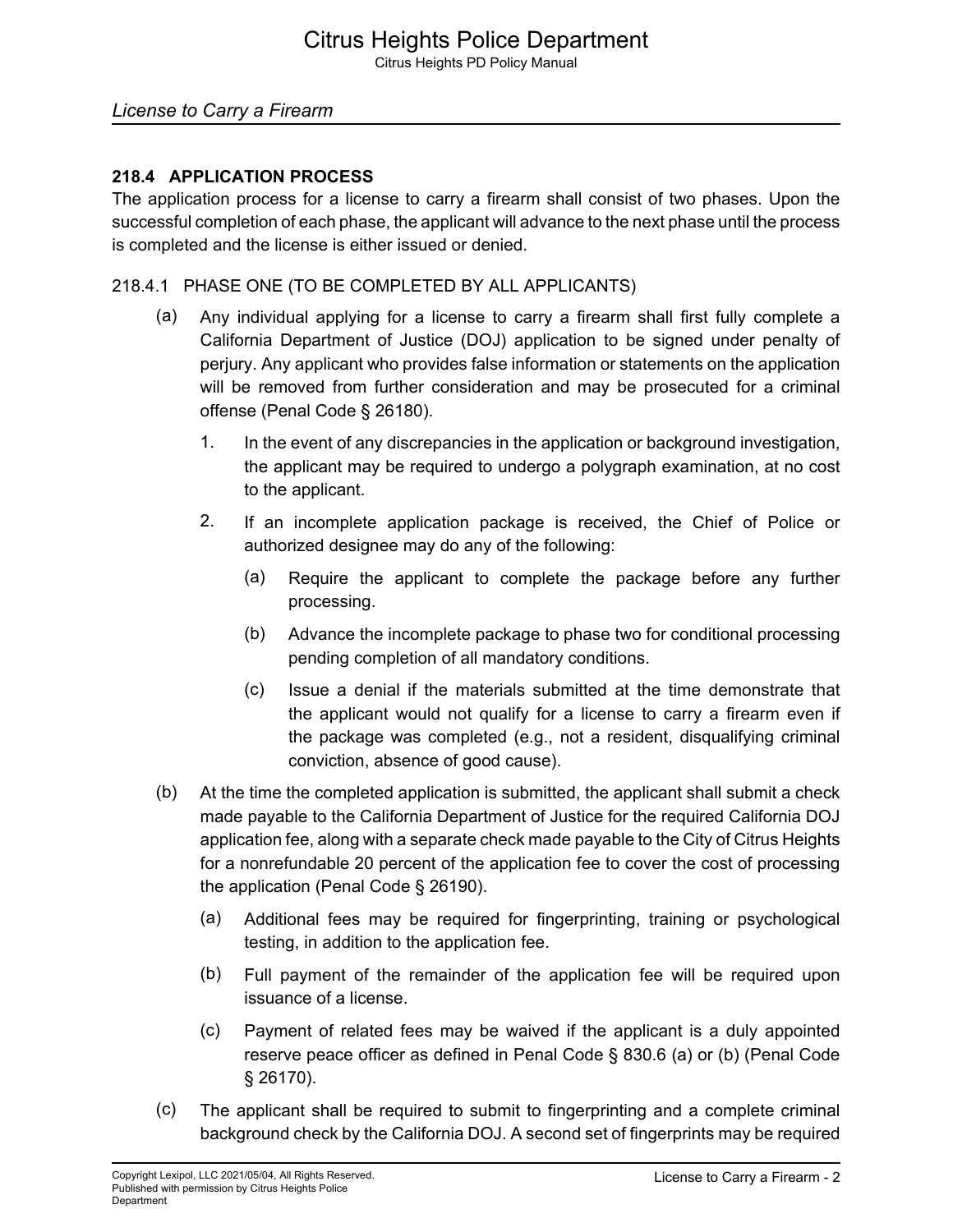for retention in department files. Two recent passport-size photos (2 inches by 2 inches) of the applicant shall be submitted for department use. No person determined to fall within a prohibited class described in Penal Code § 29800, Penal Code § 29900, Welfare and Institutions Code § 8100 or Welfare and Institutions Code § 8103 will be issued a license to carry a firearm. A license shall not be issued if the California DOJ determines that the applicant is prohibited by state or federal law from possessing, receiving, owning or purchasing a firearm (Penal Code § 26195).

- (d) The applicant should submit at least three signed letters of character reference from individuals other than relatives.
- (e) The applicant shall submit proof of ownership or registration of each firearm to be licensed.

Once the Chief of Police or authorized designee has reviewed the completed application package and relevant background information, the application will either be advanced to phase two or denied.

In the event that an application is denied at the conclusion of, or during, phase one, the applicant shall be notified in writing within 90 days of the initial application or within 30 days after receipt of the applicant's criminal background check from the California DOJ, whichever is later. If the license is denied, the notice shall state which requirement was not satisfied (Penal Code § 26205).

## 218.4.2 PHASE TWO

This phase is to be completed only by those applicants successfully completing phase one.

- (a) Upon successful completion of phase one, the applicant shall be scheduled for a personal interview with the Chief of Police or authorized designee. During this stage, there will be further discussion of the applicant's statement of good cause and any potential restrictions or conditions that might be placed on the license.
	- 1. The determination of good cause should consider the totality of circumstances in each individual case.
	- 2. Any denial for lack of good cause should be rational, articulable and not arbitrary in nature.
	- 3. The Department will provide written notice to the applicant as to the determination of good cause (Penal Code § 26202).
- (b) The Chief of Police may, based upon criteria established by the Chief of Police, require that the applicant be referred to an authorized psychologist used by the Department for psychological testing. The cost of such psychological testing (not to exceed \$150) shall be paid by the applicant. The purpose of any such psychological testing is intended only to identify any outward indications or history of psychological problems that might render the applicant unfit to carry a firearm. This testing is not intended to certify in any other respect that the applicant is psychologically fit. If it is determined that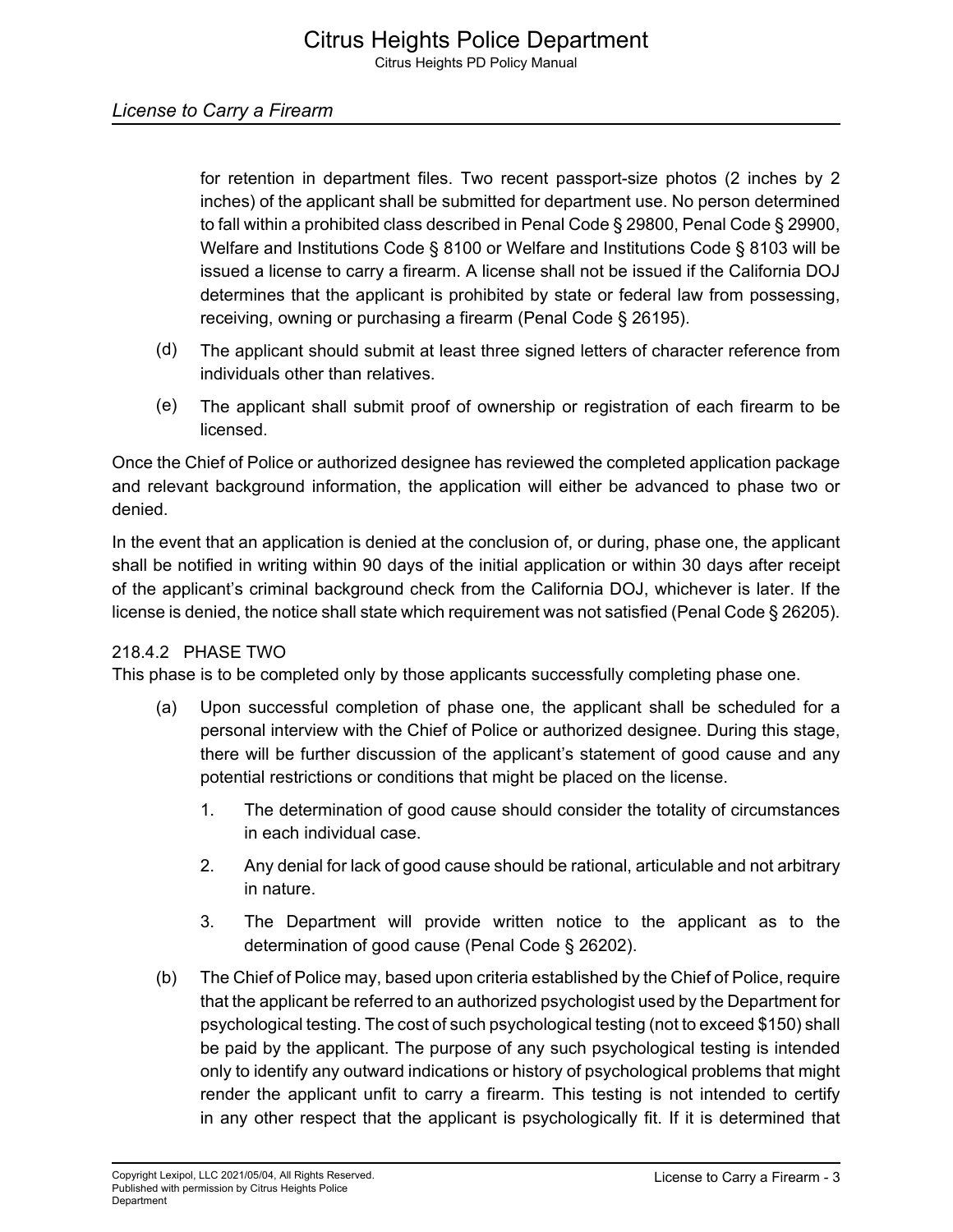the applicant is not a suitable candidate for carrying a firearm, the applicant shall be removed from further consideration (Penal Code § 26190).

- (c) The applicant shall complete a course of training approved by the agency, which complies with Penal Code § 26165. The applicant will not be required to complete and pay for any training courses prior to any determination of good cause (Penal Code § 26165; Penal Code § 26202).
- (d) The applicant shall submit any firearm to be considered for a license to the Rangemaster or other departmentally authorized gunsmith, at no cost to the applicant, for a full safety inspection. The Chief of Police reserves the right to deny a license for any firearm that has been altered from the manufacturer's specifications or that is unsafe (Penal Code § 31910).
- (e) The applicant shall successfully complete a firearms safety and proficiency examination with the firearm to be licensed, to be administered by the department Rangemaster, or provide proof of successful completion of another departmentally approved firearms safety and proficiency examination, including completion of all releases and other forms. The cost of any outside inspection/examination shall be the responsibility of the applicant.

Once the Chief of Police or authorized designee has verified the successful completion of phase two, the license to carry a firearm will either be granted or denied.

Whether an application is approved or denied at the conclusion of or during phase two, the applicant shall be notified in writing within 90 days of the initial application or within 30 days after receipt of the applicant's criminal background check from the California DOJ, whichever is later. If the license is denied, the notice shall state which requirement was not satisfied (Penal Code § 26205).

## **218.5 LIMITED BUSINESS LICENSE TO CARRY A CONCEALED FIREARM**

The authority to issue a limited business license to carry a concealed firearm to a non-resident applicant is granted only to the Sheriff of the county in which the applicant works. A chief of a municipal police department may not issue limited licenses (Penal Code § 26150). Therefore, such applicants may be referred to the Sheriff for processing.

An individual who is not a resident of the county but who otherwise successfully completes all portions of phases one and two above, may apply for and be issued a limited license subject to approval by the Sheriff and subject to the following:

- (a) The applicant physically spends a substantial period of working hours in the applicant's principal place of employment or business within the City of Citrus Heights (Penal Code § 26150).
- (b) Such a license will be valid for a period not to exceed 90 days from the date of issuance (Penal Code § 26220).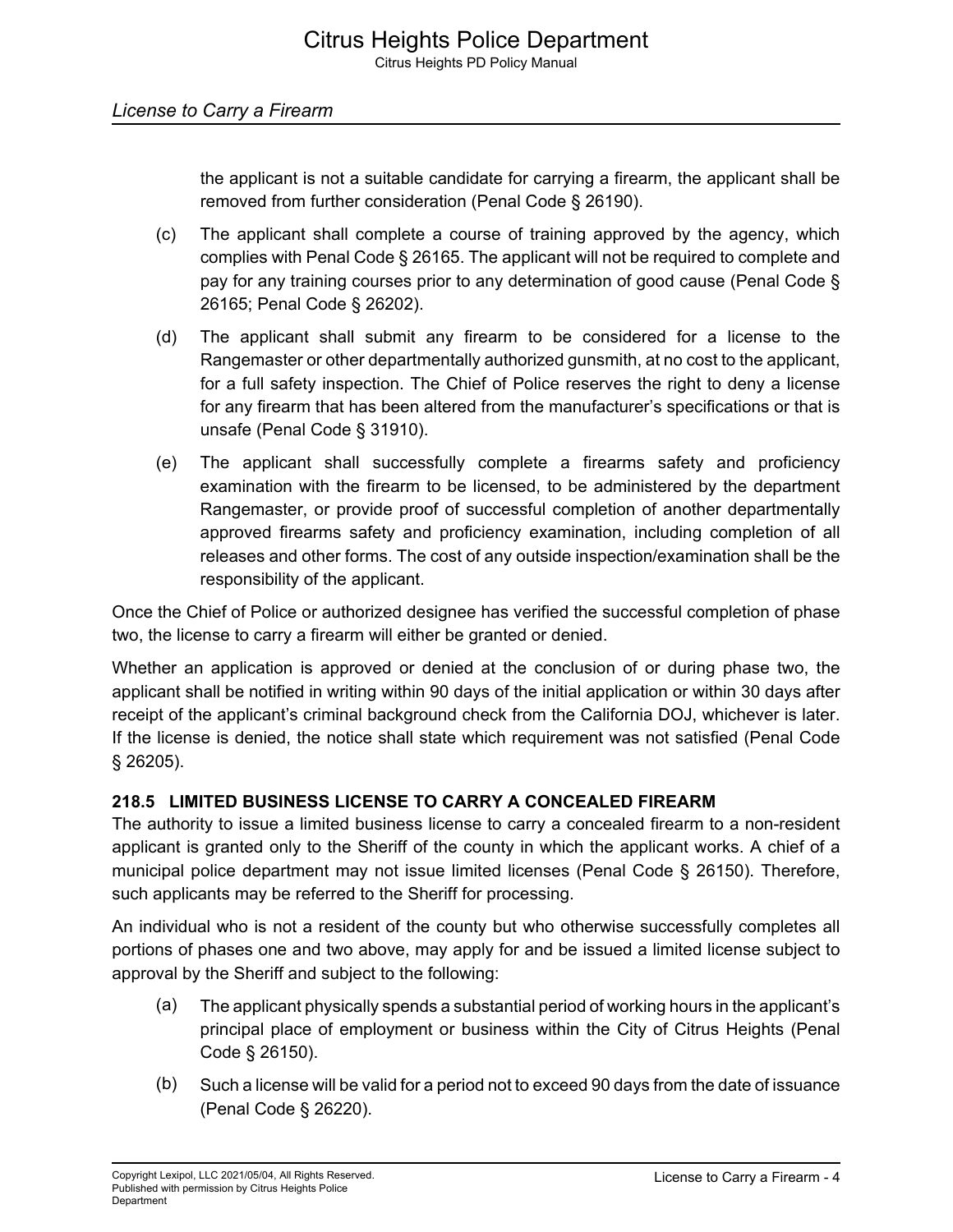- (c) The applicant shall provide a copy of the license to the licensing authority of the city or county in which the applicant resides (Penal Code § 26220).
- (d) Any application for renewal or reissuance of such a license may be granted only upon concurrence of the original issuing authority and the licensing authority of the city or county in which the applicant resides (Penal Code § 26220).

## **218.6 ISSUED FIREARMS PERMITS**

In the event a license to carry a firearm is issued by the Chief of Police, the following shall apply:

- (a) The license will be subject to any and all reasonable restrictions or conditions the Chief of Police has deemed warranted, including restrictions as to the time, place, manner and circumstances under which the person may carry the firearm.
	- 1. All such restrictions or conditions shall be conspicuously noted on any license issued (Penal Code § 26200).
	- 2. The licensee will be required to sign a Restrictions and Conditions Agreement. Any violation of any of the restrictions and conditions may result in the immediate revocation of the license.
- (b) The license shall be laminated, bearing a photograph of the licensee with the expiration date, type of firearm, restrictions and other pertinent information clearly visible.
	- 1. Each license shall be numbered and clearly identify the licensee.
	- 2. All licenses shall be subjected to inspection by the Chief of Police or any law enforcement officer.
- (c) The license will be valid for a period not to exceed two years from the date of issuance (Penal Code § 26220).
	- 1. A license issued to a state or federal magistrate, commissioner or judge will be valid for a period not to exceed three years.
	- 2. A license issued to any reserve peace officer as defined in Penal Code  $\S$ 830.6(a) or (b), or a custodial officer employed by the Sheriff as provided in Penal Code § 831.5 will be valid for a period not to exceed four years, except that such license shall be invalid upon the individual's conclusion of service as a reserve officer.
- (d) If the licensee's place of residence was the basis for issuance of a license and the licensee moves out of the county of issuance, the license shall expire 90 days after the licensee has moved (Penal Code § 26210).
- (e) The licensee shall notify this department in writing within 10 days of any change of place of residency.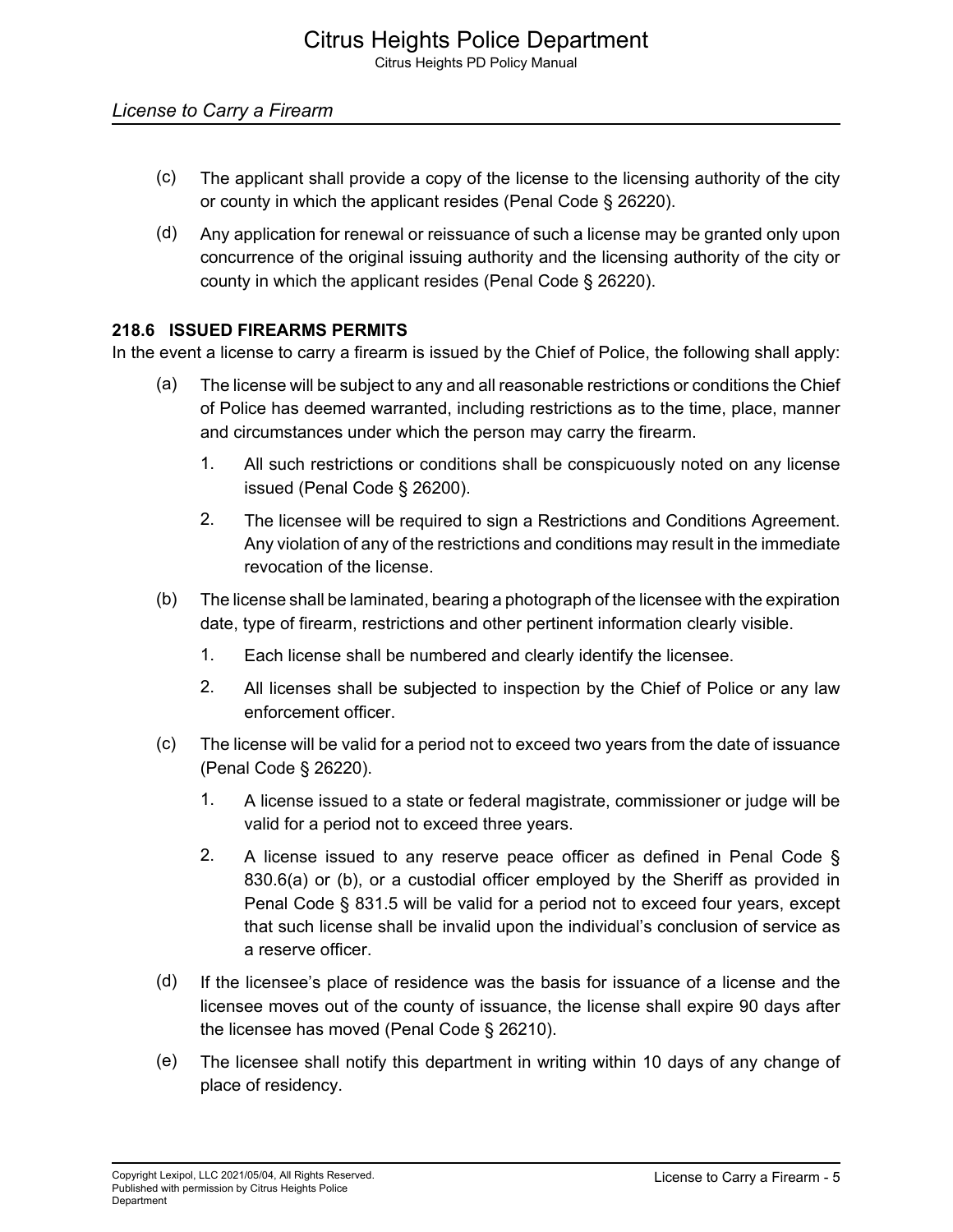# *License to Carry a Firearm*

#### 218.6.1 LICENSE RESTRICTIONS

- (a) The Chief of Police may place special restrictions limiting time, place, manner and circumstances under which any license shall be valid. In general, these restrictions will prohibit the licensee from:
	- 1. Consuming any alcoholic beverage while armed.
	- 2. Falsely representing him/herself as a peace officer.
	- 3. Unjustified or unreasonable displaying of a firearm.
	- 4. Committing any crime.
	- 5. Being under the influence of any medication or drug while armed.
	- 6. Interfering with any law enforcement officer's duties.
	- 7. Refusing to display his/her license or firearm for inspection upon demand of any peace officer.
	- 8. Loading the permitted firearm with illegal ammunition.
- (b) The Chief of Police reserves the right to inspect any license or licensed firearm at any time.
- (c) The alteration of any previously approved firearm including, but not limited to adjusting the trigger pull, adding laser sights or modifications shall void any license and serve as grounds for revocation.

#### 218.6.2 LOCATION OF FILES

Applications for conceal weapons (CCW) endorsements are maintained by the Professional Standards Unit and are located in the office of the Professional Standards Sergeant.

#### 218.6.3 AMENDMENTS TO LICENSES

Any licensee may apply to amend a license at any time during the period of validity by completing and submitting a written Application for License Amendment along with the current processing fee to the Department in order to (Penal Code § 26215):

- (a) Add or delete authority to carry a firearm listed on the license.
- (b) Change restrictions or conditions previously placed on the license.
- (c) Change the address or other personal information of the licensee (Penal Code § 26210).

In the event that any amendment to a valid license is approved by the Chief of Police, a new license will be issued reflecting the amendment. An amendment to any license will not serve to extend the original expiration date and an application for an amendment will not constitute an application for renewal of the license.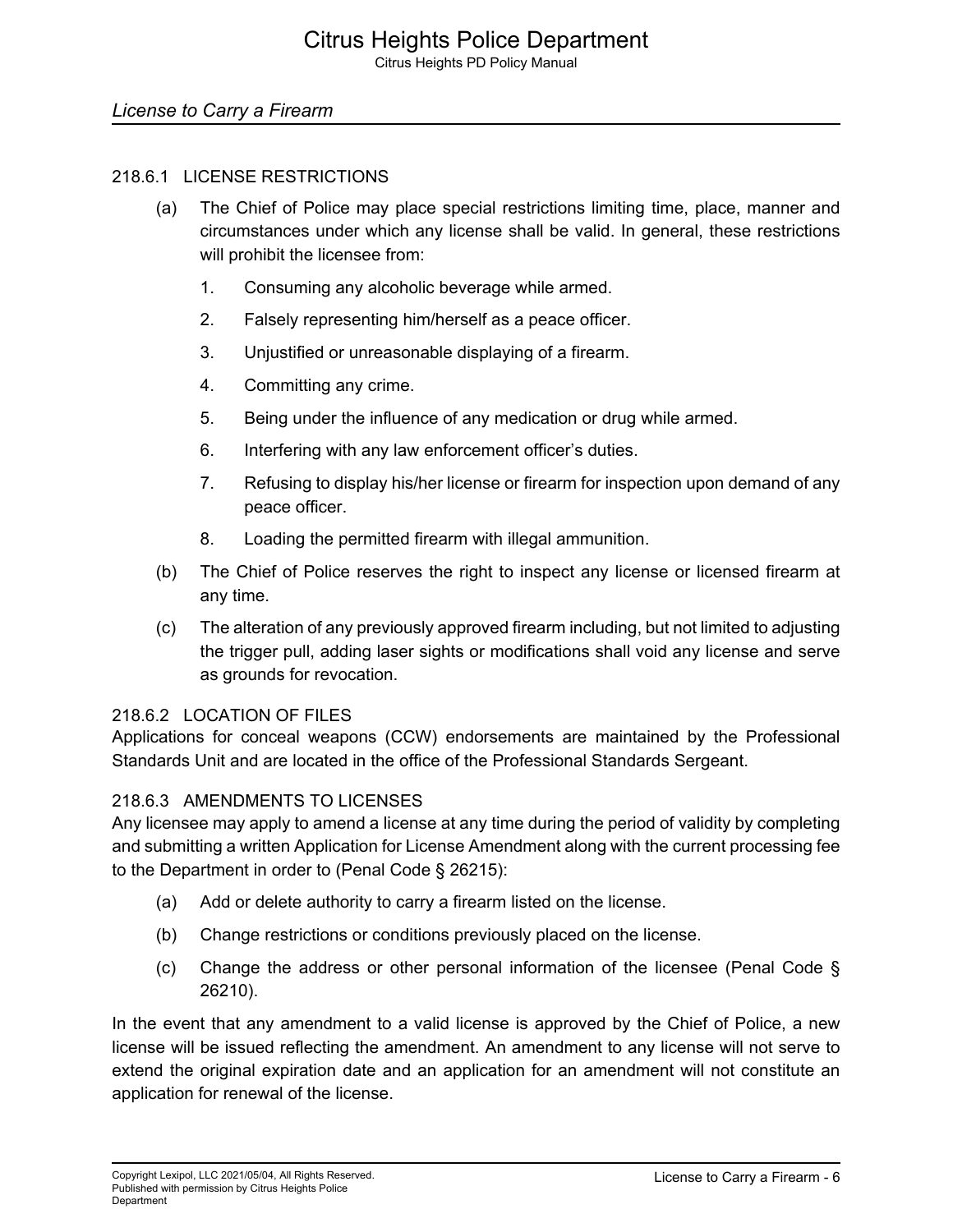## 218.6.4 REVOCATION OF LICENSES

Any license issued pursuant to this policy may be immediately revoked by the Chief of Police for any of the following reasons:

- (a) The licensee has violated any of the restrictions or conditions placed upon the license.
- (b) The licensee becomes psychologically unsuitable to carry a firearm.
- (c) The licensee is determined to be within a prohibited class described in Penal Code § 29800, Penal Code § 29900, Welfare and Institutions Code § 8100, Welfare and Institutions Code § 8103 or any state or federal law.
- (d) The licensee engages in any conduct which involves a lack of good moral character or that might otherwise remove the good cause for the original issuance of the license.
- (e) If the license is one to carry "loaded and exposed," the license shall be revoked immediately upon a change of the licensee's place of residence to another county (Penal Code § 26210).

The issuance of a license by the Chief of Police shall not entitle the holder to either a property or liberty interest as the issuance, amendment or revocation of such license remains exclusively within the discretion of the Chief of Police as set forth herein.

If any license is revoked, the Department will immediately notify the licensee in writing and the California DOJ (Penal Code § 26225).

## 218.6.5 LICENSE RENEWAL

No later than 90 days prior to the expiration of any valid license to carry a firearm, the licensee may apply to the Chief of Police for a renewal by:

- (a) Verifying all information submitted in the original application under penalty of perjury.
- (b) Completing a department-approved training course pursuant to Penal Code § 26165. The applicant shall not be required to pay for a training course prior to the determination of good cause (Penal Code § 26165).
- (c) Submitting any firearm to be considered for a license renewal to the Rangemaster for a full safety inspection. The Chief of Police reserves the right to deny a license for any firearm that has been altered from the manufacturer's specifications or that is unsafe (Penal Code § 31910).
- (d) Paying a non-refundable renewal application fee.

Once the Chief of Police or authorized designee has verified the successful completion of the renewal process, the renewal of the license to carry a firearm will either be granted or denied. Prior issuance of a license shall not entitle any licensee to any property or liberty right to renewal.

Whether an application for renewal is approved or denied, the applicant shall be notified in writing within 90 days of the renewal application or within 30 days after receipt of the applicant's criminal background check from the California DOJ, whichever is later (Penal Code § 26205).